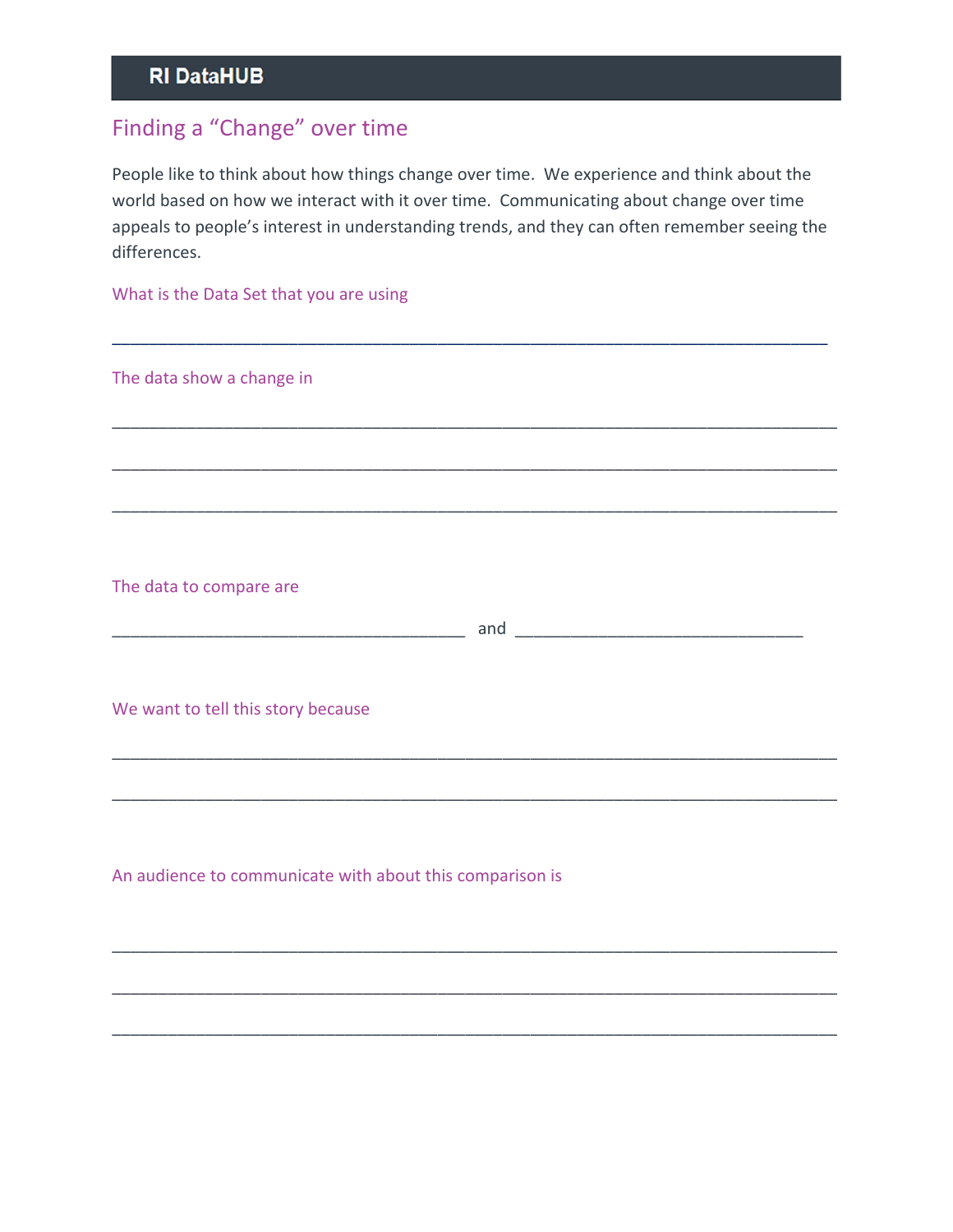## Finding a "Correlation" Snippet

 When two aspects of your data seem related, you can highlight how they interact. The name for this is "correlation". If one measure goes up, the other goes up too. If one goes down, the other goes down. In some cases, they might interact as opposites (when one goes up, the other goes down). You need to be careful not to guess about reasons for the interaction, but noticing the relationship itself can be a good way to connect things people otherwise don't think about together. Remember just because two items appear correlated, it does not mean that one is item is acting on the other (causation).

\_\_\_\_\_\_\_\_\_\_\_\_\_\_\_\_\_\_\_\_\_\_\_\_\_\_\_\_\_\_\_\_\_\_\_\_\_\_\_\_\_\_\_\_\_\_\_\_\_\_\_\_\_\_\_\_\_\_\_\_\_\_\_\_\_\_\_\_\_\_\_\_\_\_\_\_\_\_

The data set that you are using is

| The correlation is                    |                                                                                                                      |  |  |
|---------------------------------------|----------------------------------------------------------------------------------------------------------------------|--|--|
|                                       |                                                                                                                      |  |  |
|                                       | <u> 1989 - Johann Barbara, martxa alemaniar argumento de la contrada de la contrada de la contrada de la contrad</u> |  |  |
| We want to communicate this because   |                                                                                                                      |  |  |
|                                       |                                                                                                                      |  |  |
|                                       |                                                                                                                      |  |  |
| An audience to communicate this to is |                                                                                                                      |  |  |

\_\_\_\_\_\_\_\_\_\_\_\_\_\_\_\_\_\_\_\_\_\_\_\_\_\_\_\_\_\_\_\_\_\_\_\_\_\_\_\_\_\_\_\_\_\_\_\_\_\_\_\_\_\_\_\_\_\_\_\_\_\_\_\_\_\_\_\_\_\_\_\_\_\_\_\_\_\_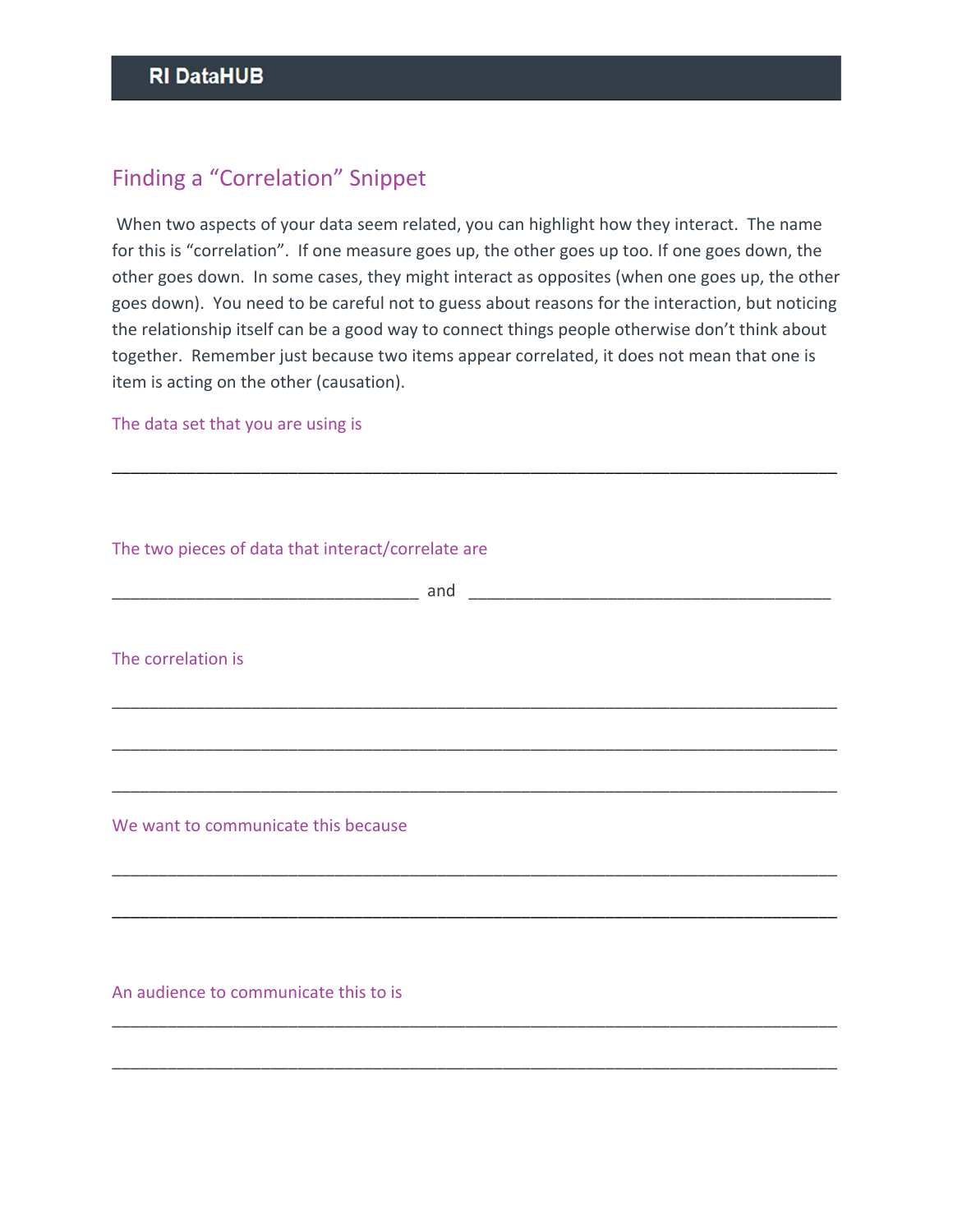## Finding a "Comparison"

Comparing between sections of your data can be a good way to find a snippet to tell. Often one part of your data communicates one message but another part tells a different one. Or there may be a smaller portion of your data that serves as an example of an overall pattern.

| The data set that you are using is                       |
|----------------------------------------------------------|
| The data to compare are                                  |
| Comparing these things shows that                        |
| We want to tell this story because                       |
|                                                          |
| An audience to communicate with about this comparison is |

\_\_\_\_\_\_\_\_\_\_\_\_\_\_\_\_\_\_\_\_\_\_\_\_\_\_\_\_\_\_\_\_\_\_\_\_\_\_\_\_\_\_\_\_\_\_\_\_\_\_\_\_\_\_\_\_\_\_\_\_\_\_\_\_\_\_\_\_\_\_\_\_\_\_\_\_\_\_

\_\_\_\_\_\_\_\_\_\_\_\_\_\_\_\_\_\_\_\_\_\_\_\_\_\_\_\_\_\_\_\_\_\_\_\_\_\_\_\_\_\_\_\_\_\_\_\_\_\_\_\_\_\_\_\_\_\_\_\_\_\_\_\_\_\_\_\_\_\_\_\_\_\_\_\_\_\_